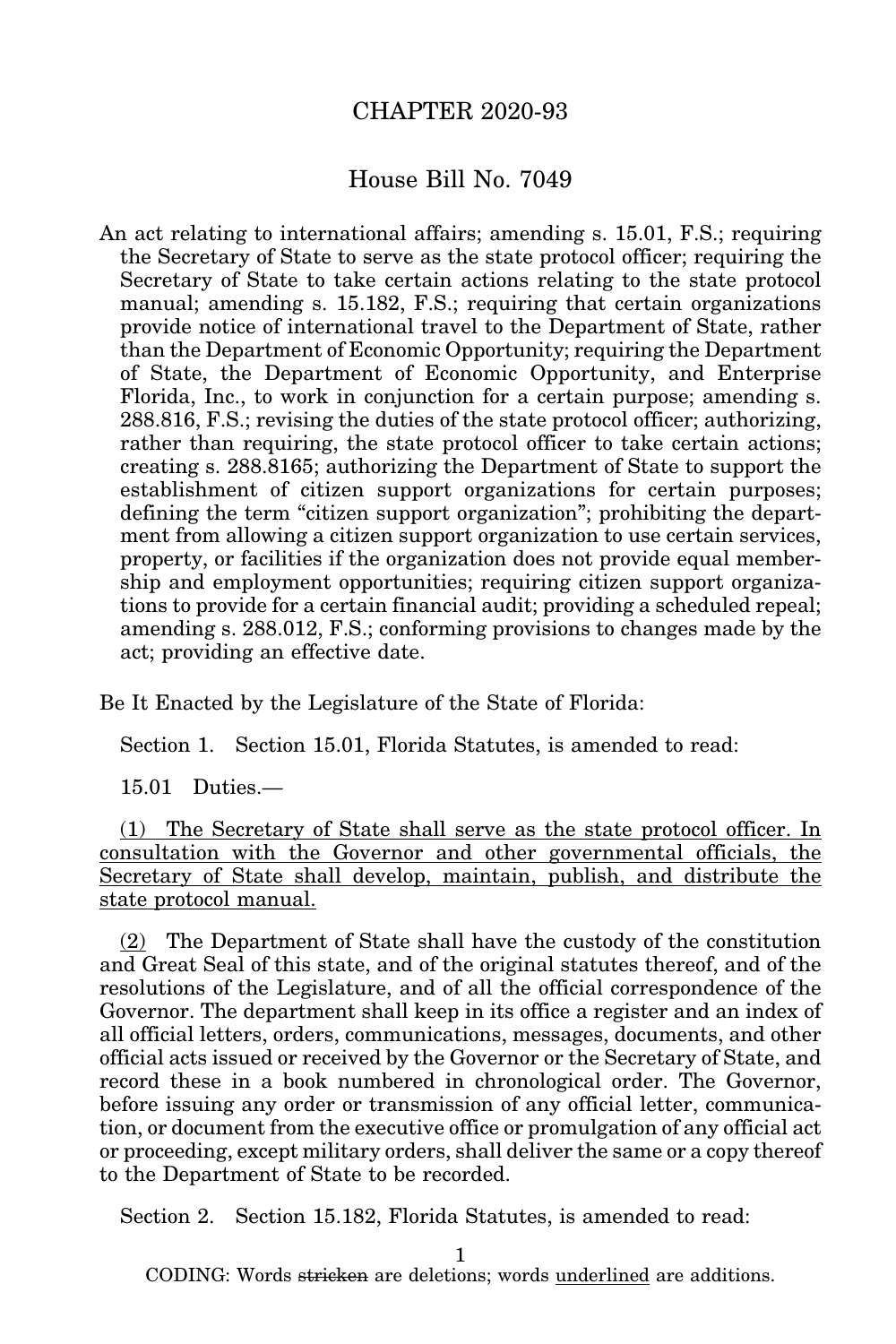15.182 International travel by state-funded musical, cultural, or artistic organizations; notification to the Department of State Economic Opportunity.—

(1) If a musical, cultural, or artistic organization that receives state funding is traveling internationally for a presentation, performance, or other significant public viewing, including an organization associated with a college or university, such organization shall notify the Department of State Economic Opportunity in writing of its intentions to travel, together with the date, time, and location of each appearance. The notice shall be provided to the department at least 30 days prior to the date the international travel is to commence or, when an intention to travel internationally is not formed at least 30 days in advance of the date the travel is to commence, as soon as feasible after forming such travel intention. The department shall take an active role in informing such artistic organizations of the responsibility to provide notice of international travel intentions.

(2) The Department of State Economic Opportunity, in conjunction with the Department of Economic Opportunity and Enterprise Florida, Inc., shall act as an intermediary between performing musical, cultural, and artistic organizations and Florida businesses to encourage and coordinate joint undertakings. Such coordination may include, but is not limited to, encouraging business and industry to sponsor cultural events, assistance with travel of such organizations, and coordinating travel schedules of cultural performance groups and international trade missions.

(3) An organization shall provide the notification to the Department of State required by this section at least 30 days before the date the international travel is to commence or, when an intention to travel internationally is not formed at least 30 days in advance of the date the travel is to commence, as soon as feasible after forming such travel intention. The Department of State shall take an active role in informing such groups of the responsibility to notify the department of travel intentions.

Section 3. Paragraphs (c) and (d) of subsection (2) and subsection (3) of section 288.816, Florida Statutes, are amended to read:

288.816 Intergovernmental relations.—

(2) The state protocol officer shall be responsible for all consular relations between the state and all foreign governments doing business in Florida. The state protocol officer shall monitor United States laws and directives to ensure that all federal treaties regarding foreign privileges and immunities are properly observed. The state protocol officer shall:

(c) Issue certificates to such foreign governmental officials after verification pursuant to proper investigations through United States Department of State sources and the appropriate foreign government.

2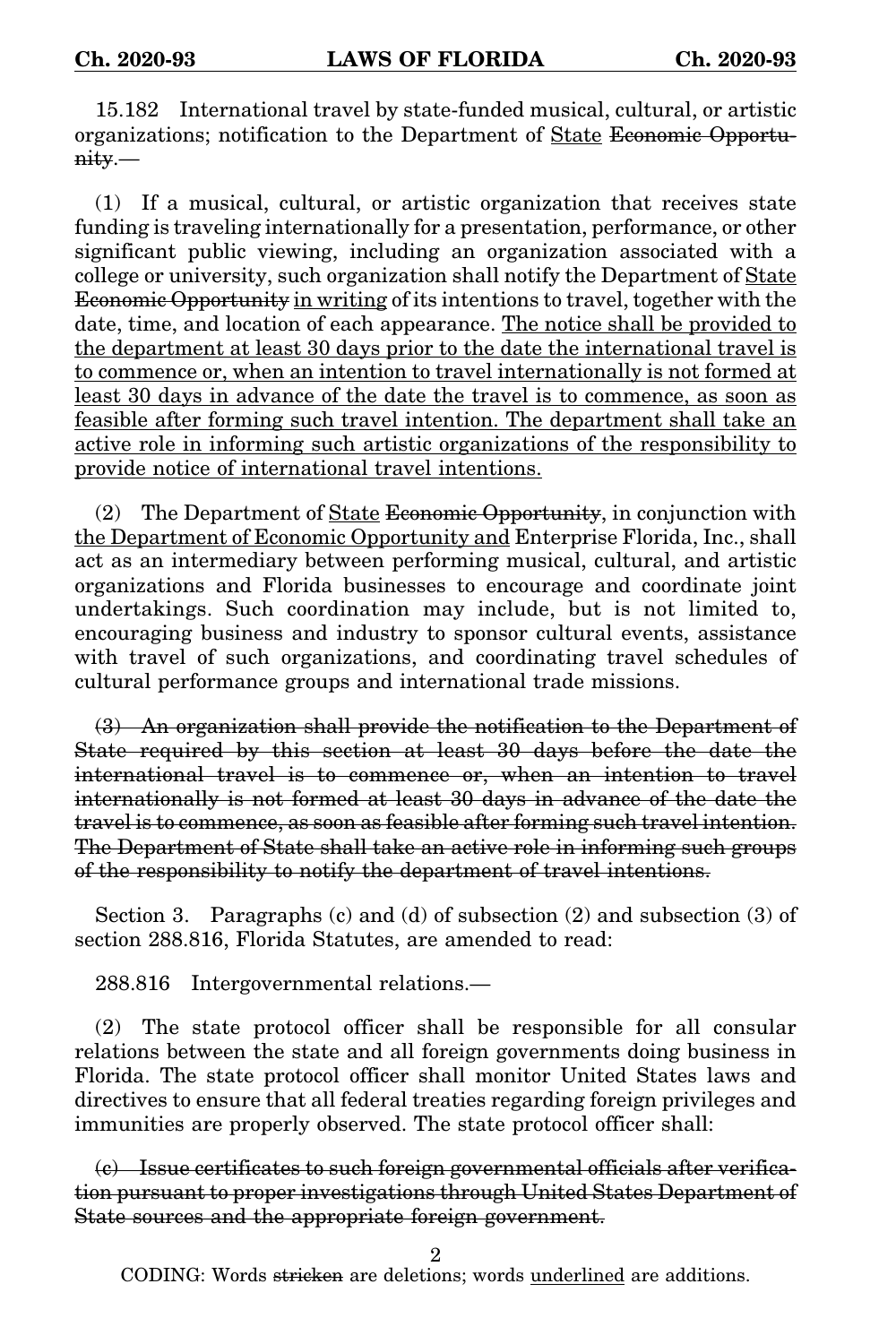(d) Verify entitlement to sales and use tax exemptions pursuant to United States Department of State guidelines and identification methods.

(3) The state protocol officer may shall operate the sister city and sister state program and establish such new programs as needed to further global understanding through the interchange of people, ideas, and culture between Florida and the world. To accomplish this purpose, the state protocol officer shall have the power and authority to:

(a) Coordinate and carry out activities designed to encourage the state and its subdivisions to participate in sister city and sister state affiliations with foreign countries and their subdivisions. Such activities may include a State of Florida sister cities conference.

(b) Encourage cooperation with and disseminate information pertaining to the Sister Cities International Program and any other program whose object is to promote linkages with foreign countries and their subdivisions.

(c) Maximize any aid available from all levels of government, public and private agencies, and other entities to facilitate such activities.

(d) Establish a viable system of registration for sister city and sister state affiliations between the state and foreign countries and their subdivisions. Such system shall include a method to determine that sufficient ties are properly established as well as a method to supervise how these ties are maintained.

(e) Maintain a current and accurate listing of all such affiliations. Sister city affiliations shall not be discouraged between the state and any country specified in s.  $620(f)(1)$  of the federal Foreign Assistance Act of 1961, as amended, with whom the United States is currently conducting diplomatic relations unless a mandate from the United States Government expressly prohibits such affiliations.

Section 4. Section 288.8165, Florida Statutes, is created to read:

288.8165 Citizen support organizations.—

(1) CITIZEN SUPPORT ORGANIZATIONS.—The Department of State may authorize the establishment of citizen support organizations to provide assistance, funding, and promotional support for the intergovernmental programs of the department. For the purposes of this section, a "citizen support organization" means an organization which:

(a) Is a Florida corporation not for profit incorporated under chapter 617 and approved by the Department of State.

(b) Is organized and operated to conduct programs and activities; raise funds; request and receive grants, gifts, and bequests of money; acquire, receive, hold, invest, and administer, in its own name, securities, funds, or real or personal property; and make expenditures for the benefit of the

3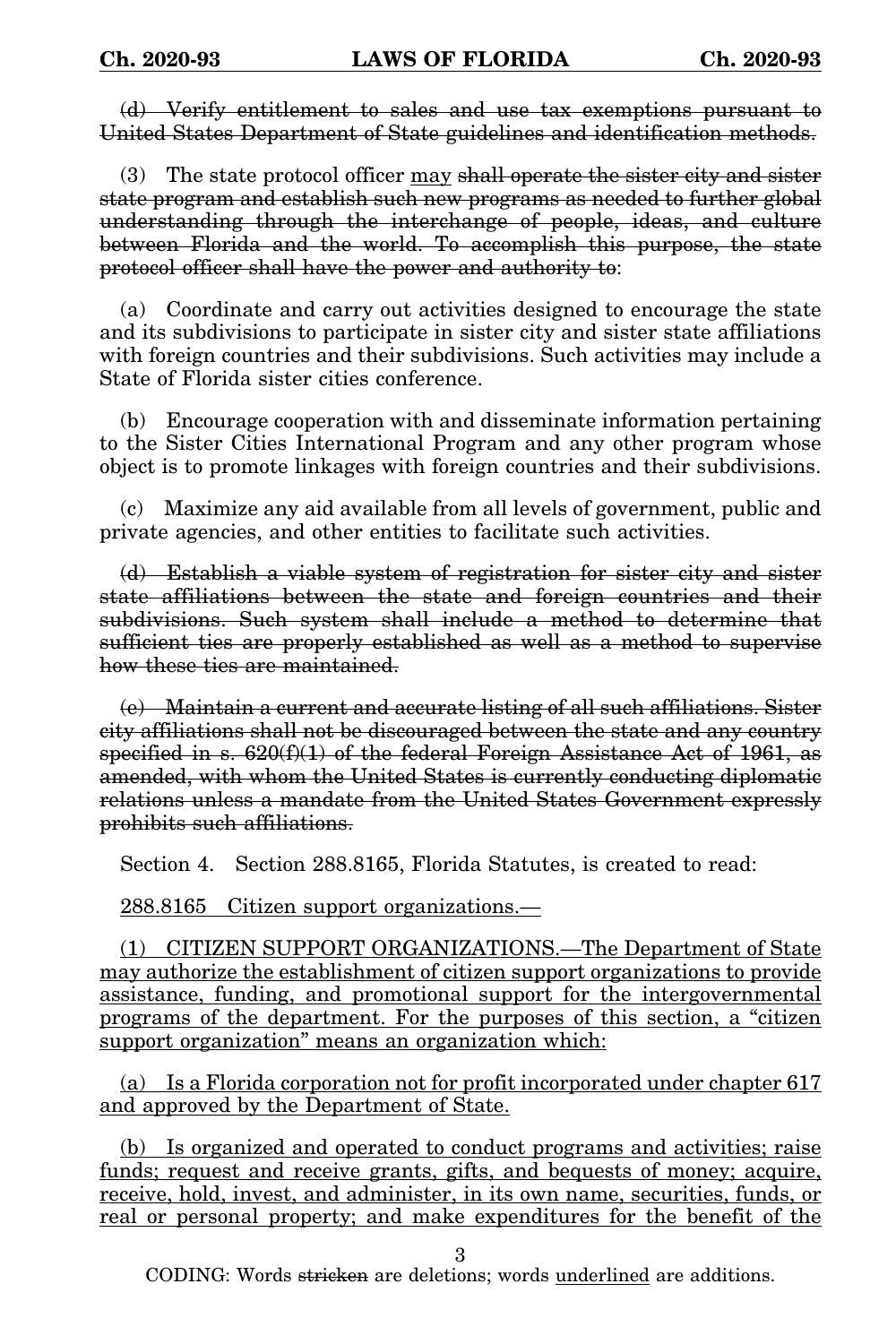intergovernmental programs of the department; except that such organization may not receive funds from the department by grant or gift unless specifically authorized by the Legislature. If the citizen support organization by contract provides fiscal and administrative services to the department for a grant or program that benefits the intergovernmental programs of the department, the organization may be reimbursed or compensated for such services by the department if the services are a direct benefit to the intergovernmental programs of the department.

(c) The department has determined to be consistent with the goals of the intergovernmental programs of the department and in the best interests of the state.

(d) Is approved in writing by the department to operate for the benefit of the intergovernmental programs of the department. Such approval must be stated in a letter of agreement from the Secretary of State.

(2) USE OF ADMINISTRATIVE SERVICES AND PROPERTY.—

(a) The department may permit a citizen support organization to use department property, facilities, and personnel free of charge. A citizen support organization may use department property, facilities, and personnel if such use is consistent with the approved purpose of that citizen support organization and if such use does not unreasonably interfere with the general public's use of department property, facilities, and personnel for established purposes.

(b) The department may prescribe conditions upon the use by a citizen support organization of department property, facilities, or personnel.

(c) The department may not permit the use of any property, facilities, or personnel of the state by a citizen support organization that does not provide equal membership and employment opportunities to all persons regardless of race, color, national origin, religion, sex, or age.

(3) ANNUAL AUDIT.—Each citizen support organization shall provide for an annual financial audit in accordance with s. 215.981.

(4) FUTURE REPEAL.—This section is repealed October 1, 2025, unless reviewed and saved from repeal by the Legislature.

(4) FUTURE REPEAL.—This section is repealed October 1, 2025, unless reviewed and saved from repeal by the Legislature.

Section 5. Section 288.012, Florida Statutes, is amended to read:

288.012 State of Florida international offices; state protocol officer; protocol manual.—The Legislature finds that the expansion of international trade and tourism is vital to the overall health and growth of the economy of this state. This expansion is hampered by the lack of technical and business assistance, financial assistance, and information services for businesses in

4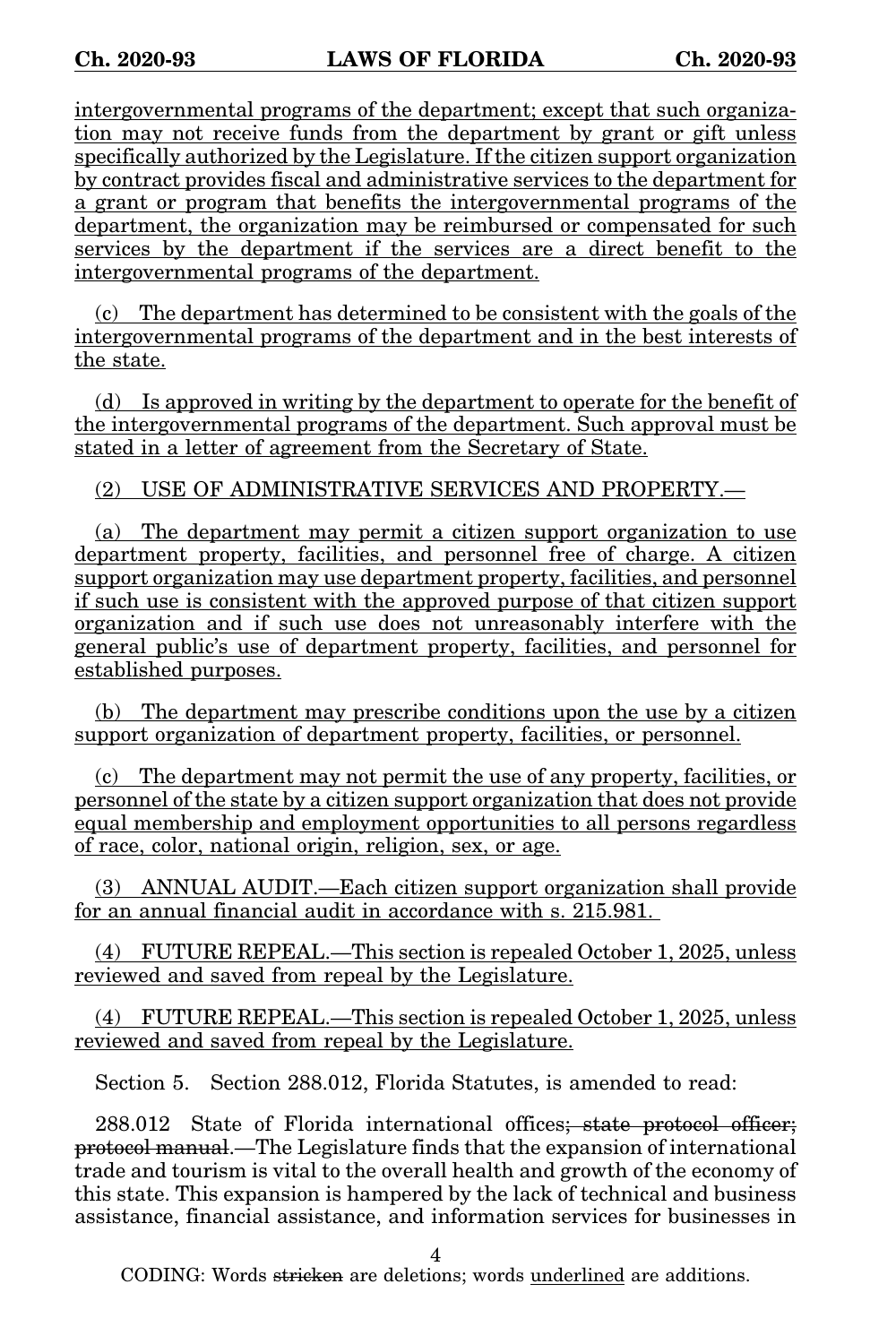this state. The Legislature finds that these businesses could be assisted by providing these services at State of Florida international offices. The Legislature further finds that the accessibility and provision of services at these offices can be enhanced through cooperative agreements or strategic alliances between private businesses and state, local, and international governmental entities.

(1) The department is authorized to:

(a) Establish and operate offices in other countries for the purpose of promoting trade and economic development opportunities of the state, and promoting the gathering of trade data information and research on trade opportunities in specific countries.

(b) Enter into agreements with governmental and private sector entities to establish and operate offices in other countries which contain provisions that may conflict with the general laws of the state pertaining to the purchase of office space, employment of personnel, and contracts for services. When agreements pursuant to this section are made which set compensation in another country's currency, such agreements shall be subject to the requirements of s. 215.425, but the purchase of another country's currency by the department to meet such obligations shall be subject only to s. 216.311.

(2) Each international office shall have in place an operational plan approved by the participating boards or other governing authority, a copy of which shall be provided to the department. These operating plans shall be reviewed and updated each fiscal year and shall include, at a minimum, the following:

(a) Specific policies and procedures encompassing the entire scope of the operation and management of each office.

(b) A comprehensive, commercial strategic plan identifying marketing opportunities and industry sector priorities for the country in which an international office is located.

(c) Provisions for access to information for Florida businesses related to trade leads and inquiries.

(d) Identification of new and emerging market opportunities for Florida businesses. This information shall be provided either free of charge or on a fee basis with fees set only to recover the costs of providing the information.

(e) Provision of access for Florida businesses to international trade assistance services provided by state and local entities, seaport and airport information, and other services identified by the department.

(f) Qualitative and quantitative performance measures for each office, including, but not limited to, the number of businesses assisted, the number

5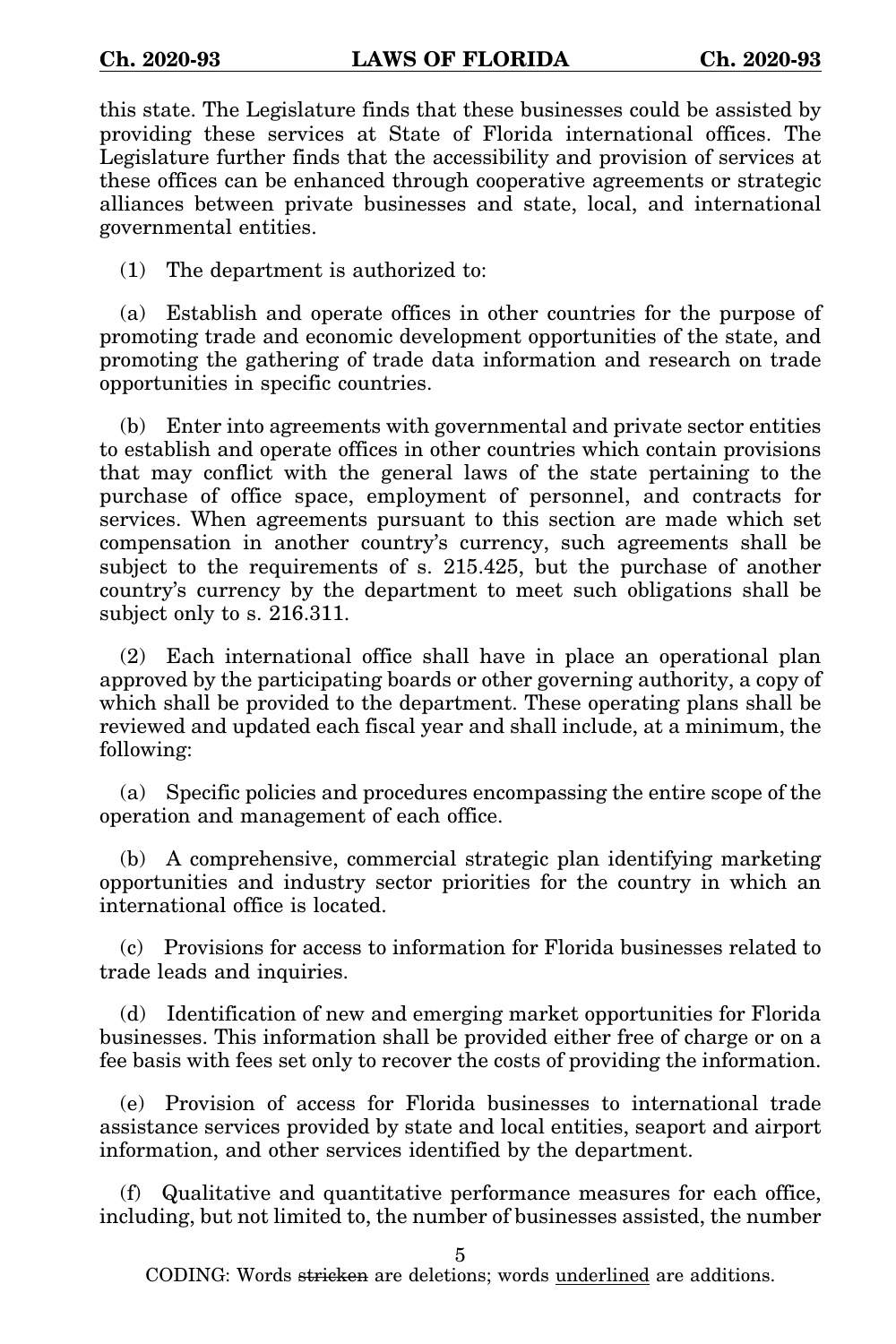of trade leads and inquiries generated, the number of international buyers and importers contacted, and the amount and type of marketing conducted.

(3) Each international office shall annually submit to Enterprise Florida, Inc., a complete and detailed report on its activities and accomplishments during the previous fiscal year for inclusion in the annual report required under s. 288.906. In the format and by the annual date prescribed by Enterprise Florida, Inc., the report must set forth information on:

(a) The number of Florida companies assisted.

(b) The number of inquiries received about investment opportunities in this state.

(c) The number of trade leads generated.

(d) The number of investment projects announced.

(e) The estimated U.S. dollar value of sales confirmations.

(f) The number of representation agreements.

(g) The number of company consultations.

(h) Barriers or other issues affecting the effective operation of the office.

(i) Changes in office operations which are planned for the current fiscal year.

(j) Marketing activities conducted.

(k) Strategic alliances formed with organizations in the country in which the office is located.

(l) Activities conducted with Florida's other international offices.

(m) Any other information that the office believes would contribute to an understanding of its activities.

(4) The Department of Economic Opportunity, in connection with the establishment, operation, and management of any of its offices located in another country, is exempt from the provisions of ss. 255.21, 255.25, and 255.254 relating to leasing of buildings; ss. 283.33 and 283.35 relating to bids for printing; ss. 287.001-287.20 relating to purchasing and motor vehicles; and ss. 282.003-282.00515 and 282.702-282.7101 relating to communications, and from all statutory provisions relating to state employment.

(a) The department may exercise such exemptions only upon prior approval of the Governor.

6